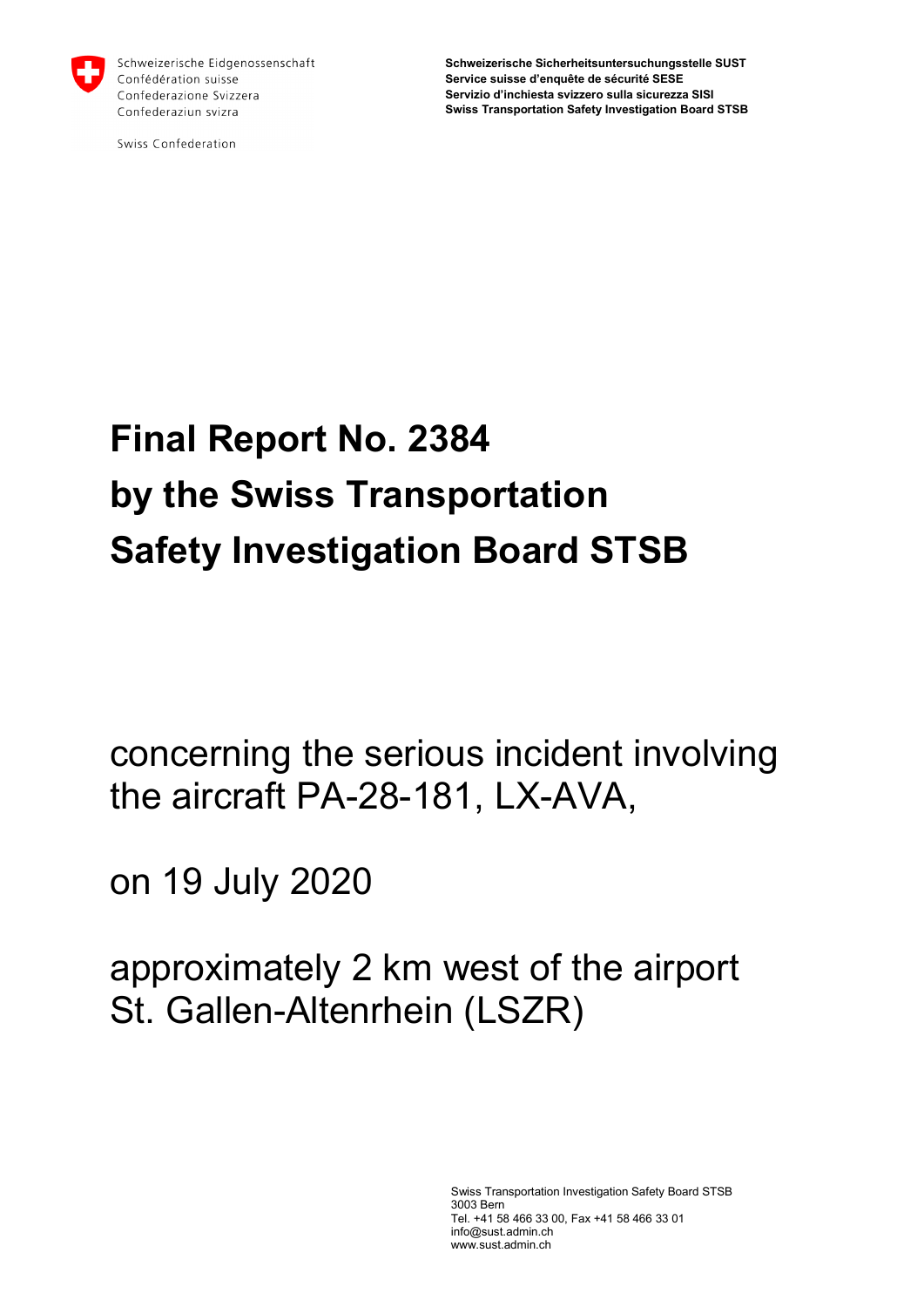### **General information on this report**

This report contains the Swiss Transportation Safety Investigation Board's (STSB) conclusions on the circumstances and causes of the serious incident, which is the subject of the investigation.

In accordance with Article 3.1 of the  $12<sup>th</sup>$  edition of annex 13, effective from 5 November 2020, to the Convention on International Civil Aviation of 7 December 1944 and Article 24 of the Federal Act on Civil Aviation (CAA, SR 748.0) of 21 December 1948 (as amended on 1 January 2022), the sole purpose of the investigation of an aircraft accident or serious incident is to prevent accidents or serious incidents. The legal assessment of accident/incident causes and circumstances is expressly no concern of the investigation. It is therefore not the purpose of this investigation to determine blame or clarify questions of liability.

If this report is used for purposes other than accident prevention, due consideration shall be given to this circumstance.

The definitive version of this report is the original report in German and therefore binding.

All information, unless otherwise indicated, relate to the time of the serious incident.

In this report, the masculine form is used for all natural persons irrespective of their sex, for reasons of protection of personality.

All times in this report, unless otherwise indicated, are stated in Local Time (LT), valid for the territory of Switerzland, which correspond to Central European Time (CET) at the time of the serious incident. The relation between LT, CET and Cordinated Universal Time (UTC) is:  $LT = CET = UTC + 2 hours.$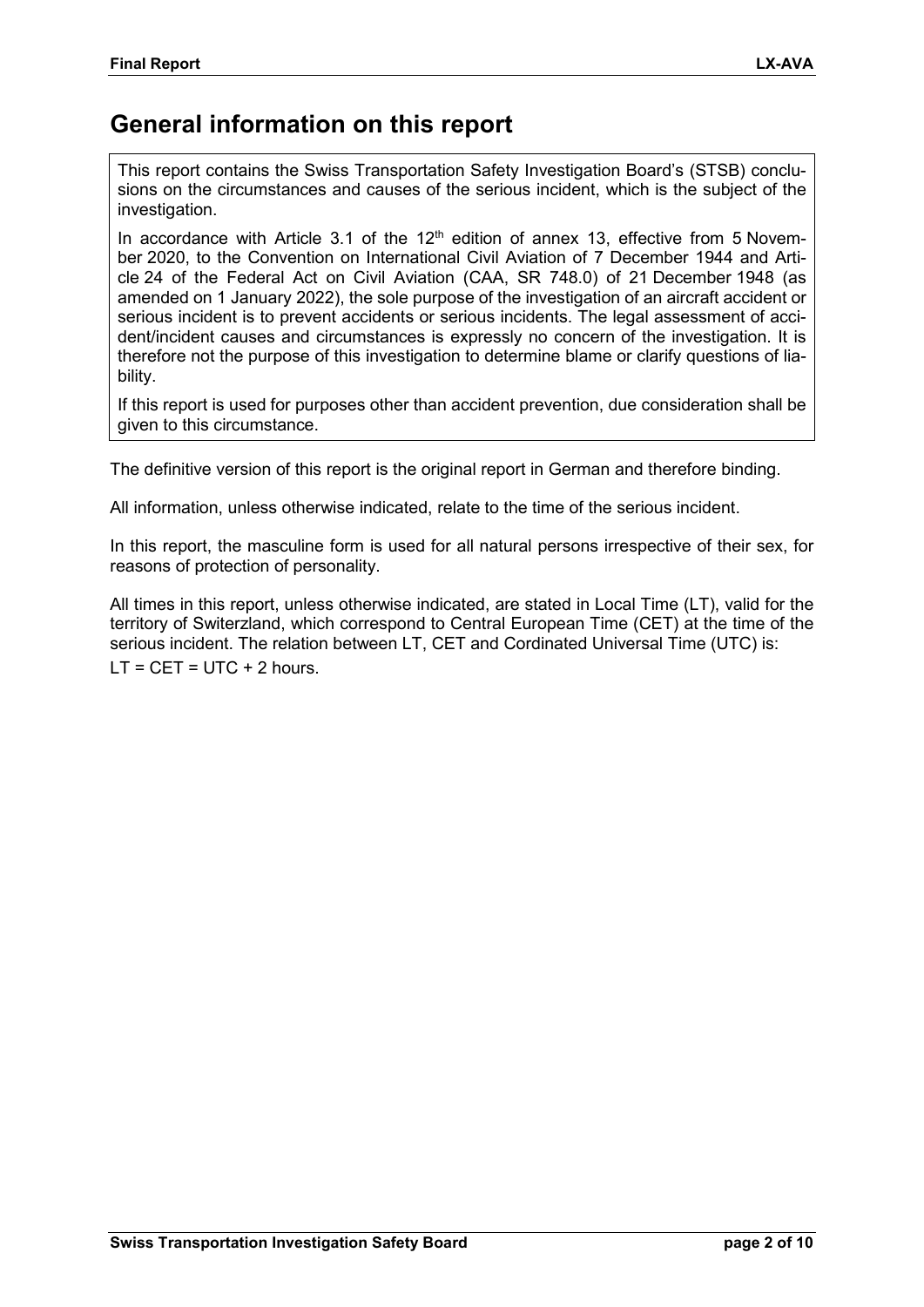## **Synopsis**

| <b>Damage to aircraft</b>                       | Not damaged                                                                                                                                                                                 |            |          |                         |  |                |  |
|-------------------------------------------------|---------------------------------------------------------------------------------------------------------------------------------------------------------------------------------------------|------------|----------|-------------------------|--|----------------|--|
| Total                                           | 1                                                                                                                                                                                           | 1          |          | $\overline{2}$          |  | 0              |  |
| None                                            |                                                                                                                                                                                             |            |          | 2                       |  | Not applicable |  |
| Minor                                           | 0                                                                                                                                                                                           | 0          |          | 0                       |  | $\mathbf 0$    |  |
| Serious                                         | 0                                                                                                                                                                                           | 0          |          | 0                       |  | 0              |  |
| Fatal                                           | 0                                                                                                                                                                                           | 0          |          | 0                       |  | 0              |  |
| Injuries to persons<br>Injuries                 | Crew                                                                                                                                                                                        | Passengers |          | Total of occu-<br>pants |  | Third persons  |  |
| incident                                        |                                                                                                                                                                                             |            |          |                         |  |                |  |
| <b>Type of serious</b>                          | Loss of power                                                                                                                                                                               |            |          |                         |  |                |  |
| <b>Flight phase</b>                             | Luxembourg (ELLX)<br>Take-off and climb                                                                                                                                                     |            |          |                         |  |                |  |
| <b>Point of departure</b><br><b>Destination</b> | St. Gallen-Altenrhein (LSZR)                                                                                                                                                                |            |          |                         |  |                |  |
| <b>Flight rules</b>                             | Visual Flight Rules (VFR)                                                                                                                                                                   |            |          |                         |  |                |  |
| Type of operation                               | Private                                                                                                                                                                                     |            |          |                         |  |                |  |
| Date and time                                   | 19 July 2020, 18:10 hrs                                                                                                                                                                     |            |          |                         |  |                |  |
| <b>Coordinates</b>                              | altitude<br>261 580 / 757 560 (Swiss Grid 1903)<br>475 m/M<br>N 47° 29' 10" / E 009° 31' 46" (WGS <sup>1</sup> 84)                                                                          |            |          |                         |  |                |  |
| Location                                        | Approximately 2 km west of the airport St. Gallen-Altenrhein (LSZR)                                                                                                                         |            |          |                         |  |                |  |
|                                                 |                                                                                                                                                                                             | on type    | 234:20 h | during the last 90 days |  | 9:54 h         |  |
| <b>Flying experience</b>                        |                                                                                                                                                                                             | total      | 234:20 h | during the last 90 days |  | 9:54 h         |  |
| Licence                                         | Private Pilot Licence Aeroplane PPL(A) according to European Union<br>Aviation Safety Agency, issued by the Luxembourg Civil Aviation Author-<br>ity (Direction de l'aviation Civile - DAC) |            |          |                         |  |                |  |
| <b>Pilot</b>                                    | Luxembourg national, born 1968                                                                                                                                                              |            |          |                         |  |                |  |
| Owner                                           | Avia Sport II, Aéroport du Findel, L-1110 Findel, Luxemburg                                                                                                                                 |            |          |                         |  |                |  |
| Operator                                        | Avia Sport a.s.b.l., Route de Trèves, L-1110 Findel, Luxemburg                                                                                                                              |            |          |                         |  |                |  |
| <b>Aircraft</b>                                 | PA-28-181                                                                                                                                                                                   |            | LX-AVA   |                         |  |                |  |

<span id="page-2-0"></span> <sup>1</sup> WGS: World Geodetic System, The WGS 84 standard was adopted for aviation by decision of the International Civil Aviation Organization (ICAO) in 1989.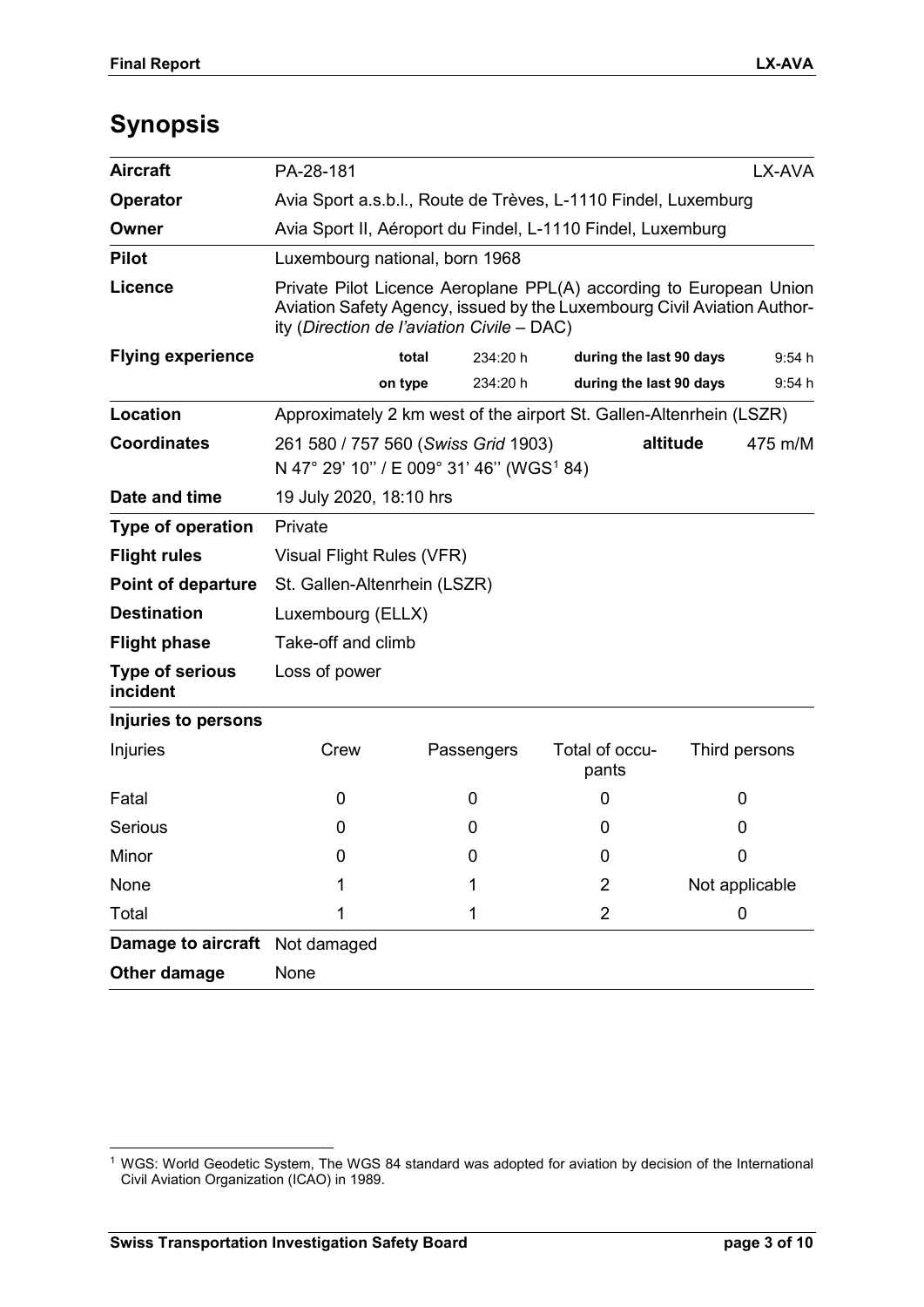#### **1 Factual information**

#### **1.1 Flight preparations and history of flight**

#### 111 General

The description of the event is based on the information provided by the pilot and the passenger, who also had a valid license and class rating for single engine piston aircraft, as well as the radar and voice radio recordings.

#### 1.1.2 Pre-flight history

The flight during which the serious incident occurred was part of a day trip from Luxembourg (ELLX) to St. Gallen-Altenrhein (LSZR). The outbound flight of the four-seat single engine aircraft Piper PA-28-181, registered as LX-AVA, was uneventful and the aircraft landed at the day's destination at approximately 16:15 hrs.

After a stopover of about two hours, the pilot and the passenger started the return flight; the latter took over the radiotelephony with the air traffic control.

#### 1.1.3 History of flight

After the preflight check, the pilot started the engine and performed the run up without any abnomalies. Also during the take-off run on runway 28, the two occupants did not detect any abnomalies based on the on-board instrument readings. The LX-AVA took off at 18:[2](#page-3-1)5 hrs at around 60 KIAS<sup>2</sup>. After accelerating to 85 KIAS and about one minute after takeoff, at an altitude of 1550 ft QNH $3$ , about 250 ft above the lake, a noticeable loss of power associated with engine stuttering occured. Although the pilot immediately leveled off the aircraft, the speed rapidly decreased to 68 KIAS (see figure [1\)](#page-3-0).



<span id="page-3-0"></span>**Figure 1:** Flight path of LX-AVA (red line) after take-off from St. Gallen-Altenrhein (LSZR) on runway 28, followed by a reversal turn and subsequent landing on runway 10. Source of map: Federal Office of Topography.

The pilot then operated the fuel selector and checked the correct position of the ignition key, thrust lever and mixture lever and saw that the electric fuel pump switch was in the "ON" position and that the carburetor heat control was in the "OFF" position. The displays of the engine instruments were in the green zone and none of the circuit breakers had tripped. The engine stuttering persisted, so the

<span id="page-3-1"></span><sup>-</sup>2 KIAS: Knots Indicated Air Speed

<span id="page-3-2"></span><sup>&</sup>lt;sup>3</sup> QNH: pressure reduced to sea level based on the values of ICAO standard atmosphere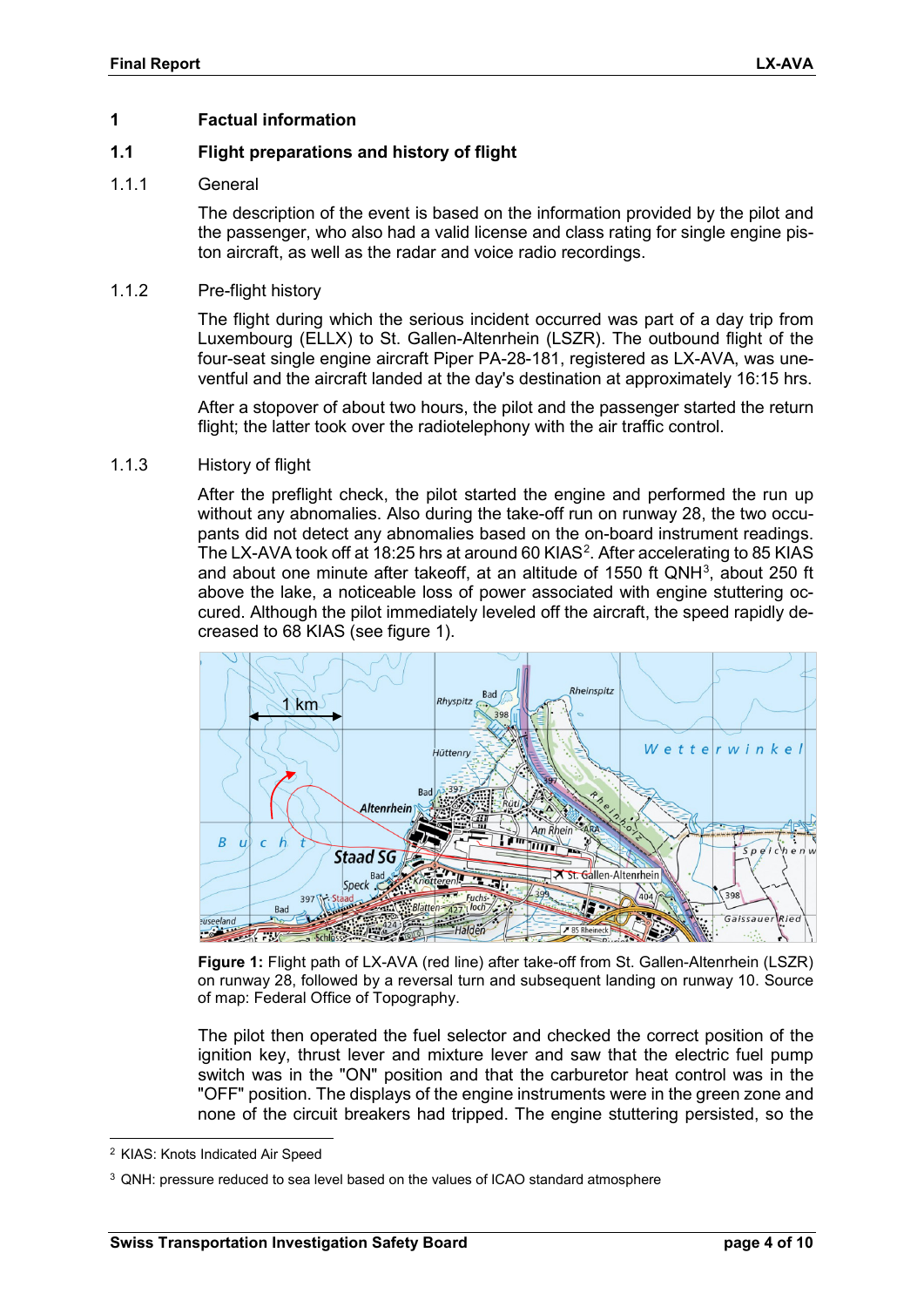pilot initiated a reversal turn to the right, while at 18:25:55 hrs the passenger advised in scarce words over the radio that the engine was stuttering and that they were returning to the airport. The air traffic controller then acknowledged the seriousness of the situation and responded that runway 10 would be available to them for a priority landing. The passenger subsequently stated that they would have to land and declared emergency. The aerodrome traffic controller then cleared the aircraft for landing, and LX-AVA landed on the runway at 18:27:47 hrs. The aircraft did not suffer any damage. None of the occupants were injured.

#### **1.2 Aircraft information**

The Piper PA-28-181 is a single-engine, low wing all metal four-seater aircraft. It has a fixed tricycle landing gear. The aircraft is equipped with a four-cylinder, aircooled, four-stroke boxer Lycoming O-360-A4M engine delivering a take-off power of 180 hp at 2700 RPM at sea level.

#### **1.3 Meteorological information**

A shallow ground high and a ridge aloft determined the weather in the Alpine region. The weather was sunny and there was a light wind of 5 kt from 280 degrees at the time of landing.

#### **1.4 Technical Findings**

The last maintenance work on LX-AVA took place on 17 July 2020 at 6798:36 airframe operating hours, that is about 1500 h since the last major engine overhaul, which took place as part of a 100-hour/annual inspection. The compression check (pressure loss measurement) of all cylinders carried out at an intake air pressure of 80 PSI resulted in the following values (see also chapter "Maintenance Information").

| Cvlinder N° 1 | Cylinder N° 2 | Cylinder N° 3 | Cylinder N° 4 |
|---------------|---------------|---------------|---------------|
| 78 PSI        | 76 PSI        | 70 PSI        | 78 PSI        |

**Table 1**: Pressure loss measurement of the cylinders from 17 July 2020

LX-AVA totalised 6801:36 hours of operation at the time of landing after the incident.

The inspection carried out on the aircraft on 30 July 2020 revealed that the compression on the No. 3 cylinder was very low. The piston and its associated piston rings showed no damage. The usual burn residues were visible on the intake and exhaust valves of cylinder No. 3 (cf. figure [2](#page-5-0) on the following page).

After the installation of a new cylinder as well as new valves, piston and piston rings, the engine then delivered the required power during the test run.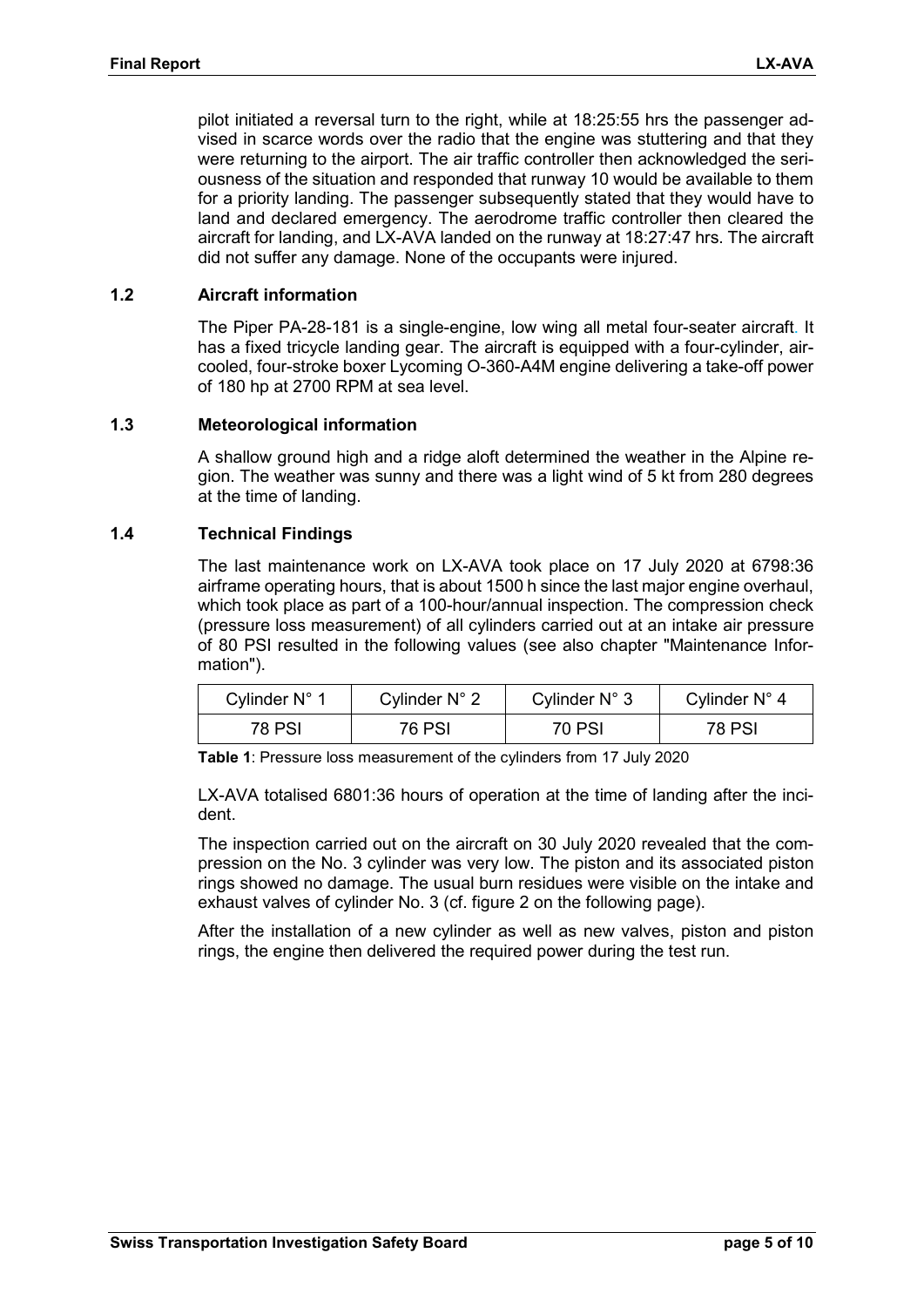

**Figure 2:** Combustion residues on the intake and exhaust valves of cylinder no. 3.

#### <span id="page-5-0"></span>**1.5 Maintenance Information**

While cylinder compression tests are not required by the Lycoming Operator's Manual, the Piper Maintenance Manual recommends a compression check every 100 hours. Furthermore, in Service Instruction No. 1191A, the engine manufacturer recommends that a cylinder compression test be performed in the event of a loss of power, increasing oil consumption or any other unexplainable abnormal behaviour of the engine. The decision to carry out such instruction rests with the aircraft operator or the Continuing Airworthiness Management Organisation (CAMO).

Service Instruction No. 1191A states the following:

*«3. Interpretation of the results of the test is highly dependent on the skill and judicious opinion of the tester; however, the following observations cover the principle factors to be noted:* 

*a. Pressure readings for all cylinders should be nearly equal; a difference of 5 PSI is satisfactory; a difference of 10 to 15 PSI indicates an investigation should be made.* 

#### *NOTE*

*Unless the pressure difference exceeds 15 PSI the investigation should not necessarily mean removal of the cylinder; often a valve will reseat itself and result in acceptable compression during a later check which should be made within the next 10 hours of operation.* 

*b. If the pressure reading for all cylinders is equal and above 70 PSI; the engine is satisfactory; less then 65 PSI indicates wear has occurred and subsequent compression checks should be made at 100-hour intervals to determine rate and amount of wear. If the pressure reading is below 60 PSI or if the wear rate increases rapidly, as indicated by appreciable decrease in cylinder pressure, removal and overhaul of the cylinders should be considered. »*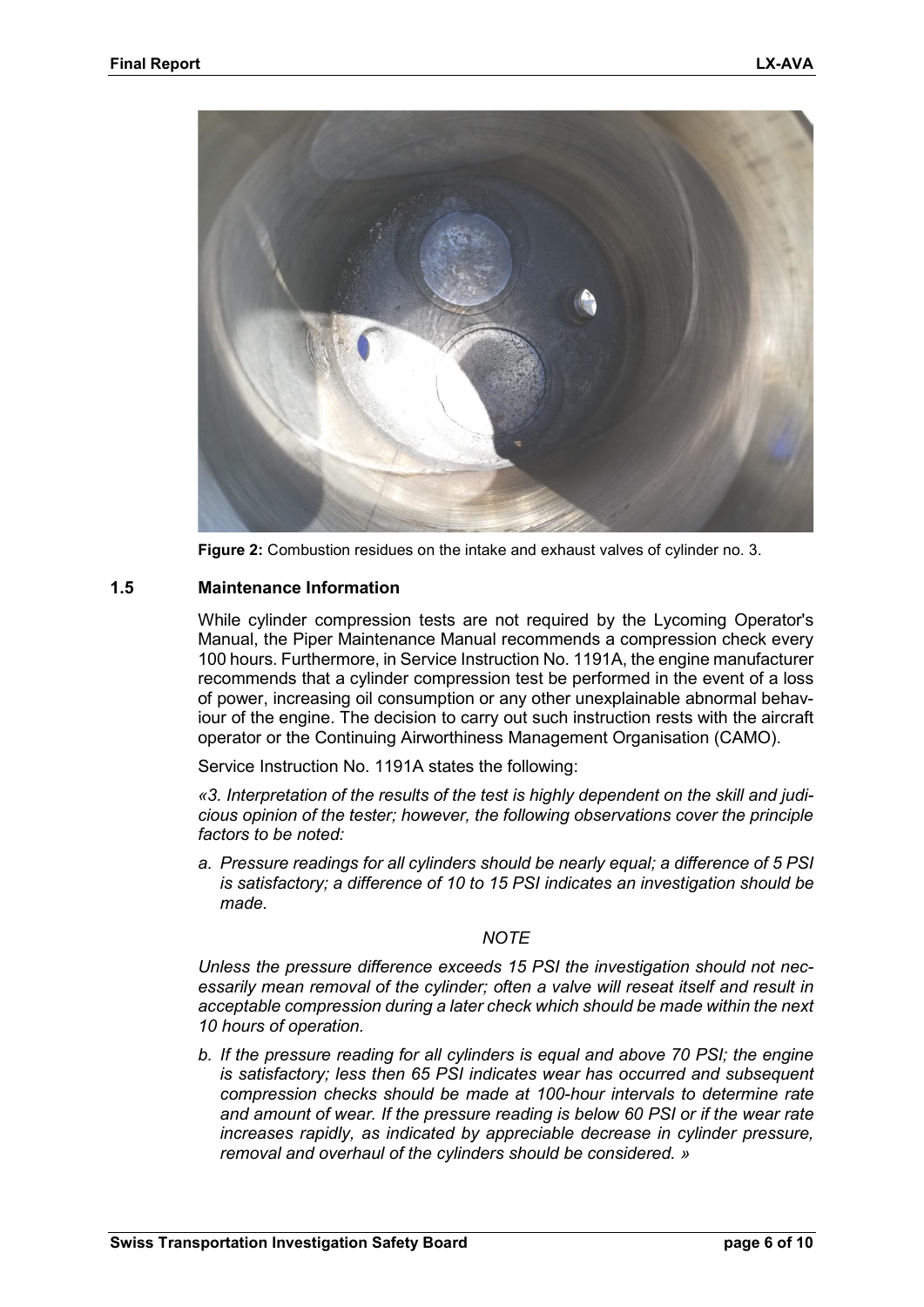#### **2 Analysis**

#### **2.1 Technical aspects**

The loss of compression on cylinder no. 3. was due to a leaking intake or exhaust valve. This is mainly caused by combustion residues such as carbon particles or lead from the use of aviation gasoline (AVGAS), which stick between the valve surface and the valve seat and thus can prevent the valves from closing completely. In exceptional cases, burnt or warped valves can also be responsible for a leak, but this can rather be excluded in the present case.

Leaking valves due to combustion residues between the valve surface and the valve seat can occur suddenly, but mainly in engines with high operating hours, as in the case examined here. The engine of LX-AVA had undergone an annual inspection two days earlier and the compression had been checked on all cylinders. With the exception of cylinder no. 3 with a pressure loss of 10 PSI, the measured values for the other cylinders were good to very good. According to Service Instruction No. 1191A, no immediate measures were necessary for cylinder No. 3.

However, the present case shows that a loss of power can occur only a few operating hours after the last compression check, where the measured values were still within the engine manufacturer's tolerance. Therefore, a timely compression check or a borescope-inspection, for example, seems to make sense. Furthermore, any recordings of engine data can provide conclusions about the condition of the engine.

#### **2.2 Human and operational aspects**

After a brief analysis of a possible cause for the partial loss of power during climb, the pilot decided at 250 ft AGL to initiate a reversal turn and, declaring emergency, to land on runway 10 despite a slight tailwind. This plan was well supported by the aerodrome traffic controller; however, reversal turns near the ground carry high risks and not infrequently end in a loss of control.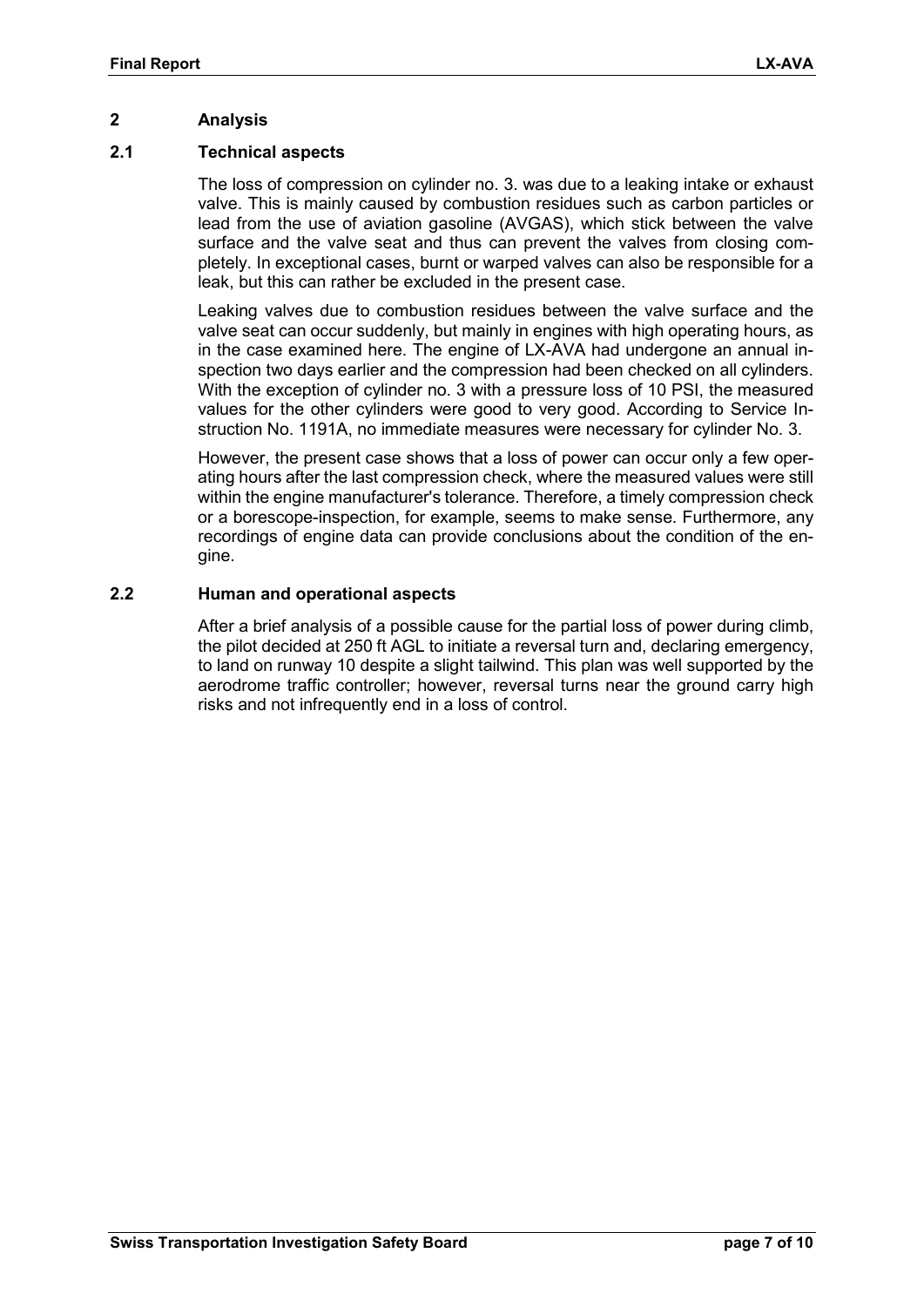#### **3 Conclusions**

#### **3.1 Findings**

- 3.1.1 Technical aspects
	- The aircraft was certified for flights under Visual Flight Rules (VFR) conditions.
	- Both the mass and centre of gravity of the aircraft were within the permissible limits of the Aircraft Flight Manual (AFM) at the time of the serious incident.
	- The last maintenance work on LX-AVA took place on 17 July 2020 at 6798:36 airframe operating hours, that is about 1500 h since the last major engine overhaul which took place as part of a 100-hour/annual inspection.
	- The compression check (pressure loss measurement) of all cylinders was good to very good except for cylinder no. 3.
	- According to Service Instruction No. 1191A, no immediate measures were required for cylinder No. 3.
	- The compression check carried out on 30 July 2020 after 6801:36 operating hours showed that the compression of cylinder no. 3 was very low.

#### 3.1.2 Flight Crew

- The pilot held the necessary licences for the flight.
- There is no evidence of health or fatigue-related adverse effects on the pilot during the serious incident.
- 3.1.3 History of the serious incident
	- The four-seat Piper PA-28-181 single engine aircraft, registered LX-AVA, took off from runway 28 of St Gallen-Altenrhein airfield (LSZR) at 18:25 hrs.
	- On board were the pilot and a passenger who had a valid license and who took over the radiotelephony communication with air traffic control.
	- About one minute after takeoff, at an altitude of 1550 ft QNH, about 250 ft above the lake, a noticeable loss of power occurred, associated with engine stuttering.
	- After a brief analysis, the pilot decided to initiate a reversal turn, declared emergency and successfully landed on runway 10.
- 3.1.4 General conditions
	- The weather had no influence on the occurrence of the serious incident.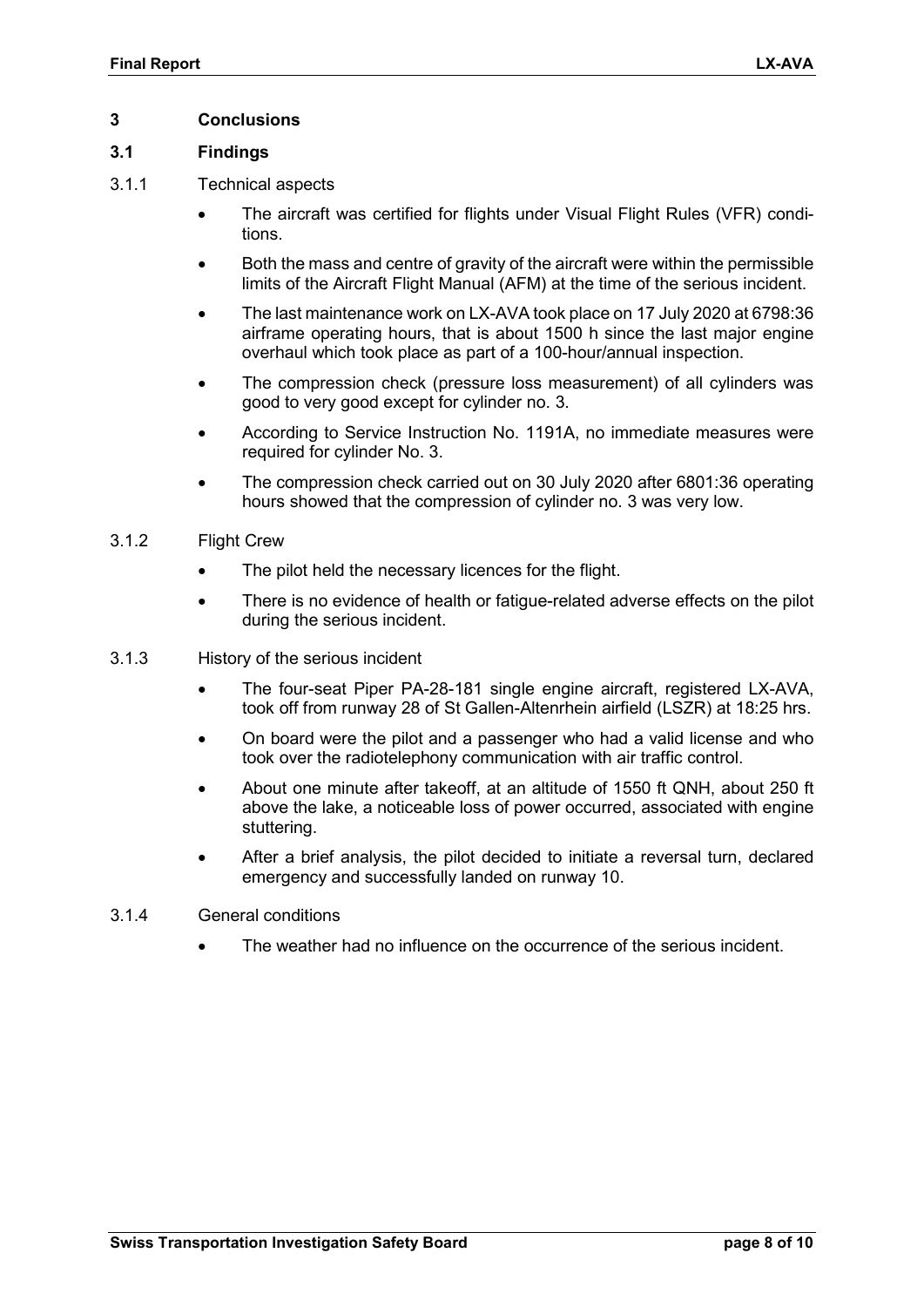#### **3.2 Causes**

In order to achieve its objective of prevention, a safety investigation authority shall express its opinion on risks and hazards that have been identified during the investigated incident and which should be avoided in the future. In this sense, the terms and formulations used below are to be understood exclusively from the perspective of prevention. The identification of causes and contributory factors does not, therefore, in any way imply assignment of blame or the determination of administrative, civil or criminal liability.

The loss of engine power during climb, resulting in the serious incident, is due to a loss of compression of cylinder No. 3 caused by a leaking intake or exhaust valve.